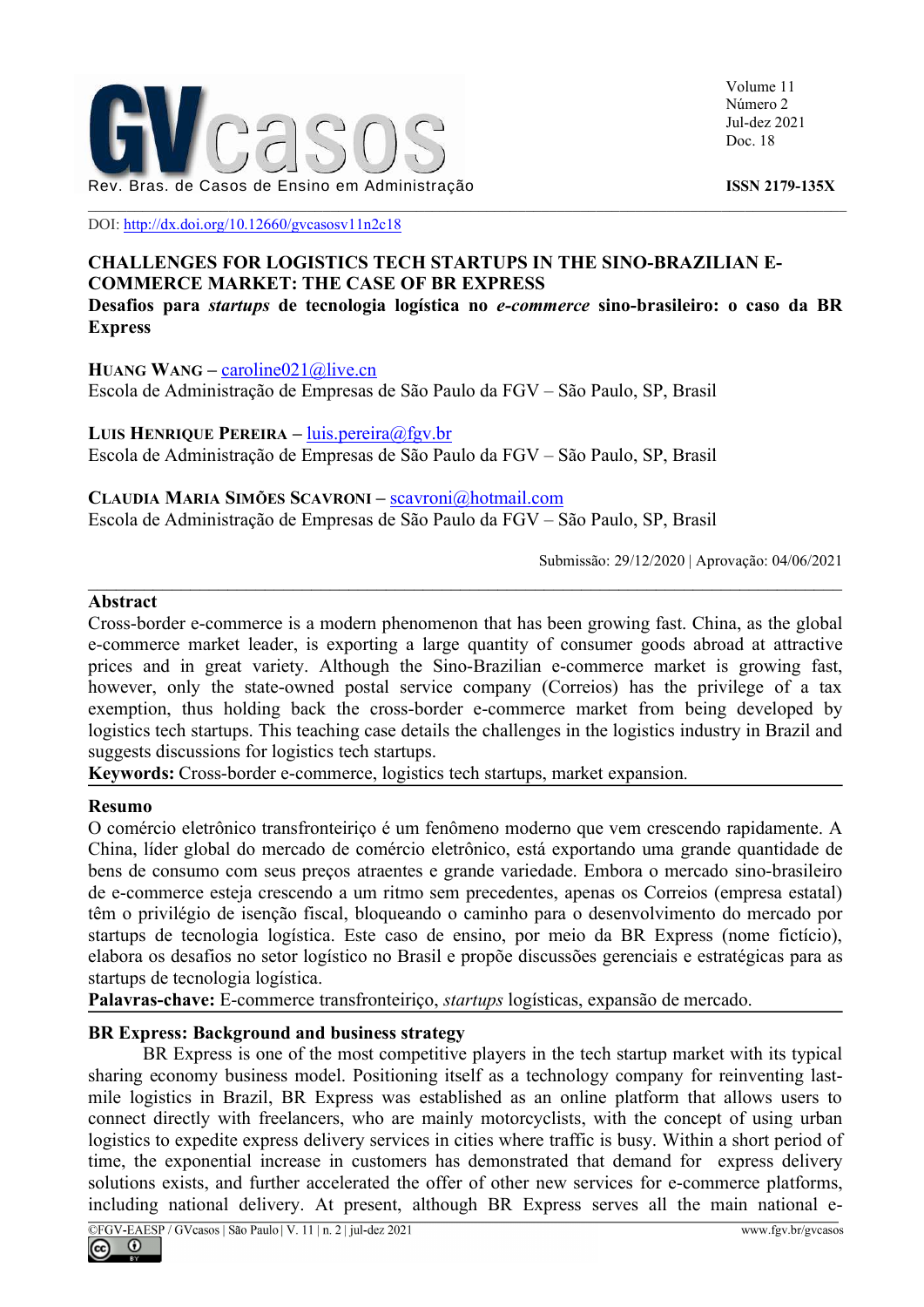commerce platforms, its ambition has gone further. Anticipating the great potential of market growth, the company has planned to build a cross-border solution for international e-commerce platforms, mainly from China. The solution it created was based on the following assumptions:

- The logistics services in the Brazilian cross-border e-commerce market are either of low quality or high cost, and lack an affordable high-quality solution.
- Correios' DDU solution resulted in frustrating customer experiences, and customers are willing to pay more for a positive experience with a DDP solution.
- BR Express's solution is highly competitive in the high-ticket products in relation to Correios and traditional private couriers.

First, with its innovative, sharing economy business model, like an "Uber" for "items", BR Express has cut many of its labor costs by outsourcing the last-mile service. Its technology also enables it to optimize the operation and reduce costs through AI machine learning in customer services, automation in its operations, and digitalization in the delivery process. In the last few years, continuous venture capital investments have made it possible for it to offer a cross-border solution at a very competitive shipping price, which helps differentiate it from the major private couriers and enables it to compete with Correios.

Second, its high quality service, including fast delivery times and a hassle-free customer experience, can also differentiate it from Correios and make it competitive with other private couriers. The tax payment method that Correios is using, which is Delivered Duty Unpaid (DDU), is a method for collecting taxes directly from the final recipient when their shipments arrive at the customs. This may delay delivery because the payment is not made, or because of resistance from consumers to pay the tax at all. Private couriers are also using this method, but the difference is that they pre-pay taxes and only collect from their customers afterwards, which transfers the risks to the couriers but ensures delivery on time, although it can still frustrate customers who have to pay a subsequent amount. Relatively speaking, BR Express's Delivered Duty Paid (DDP) solution is a method that allows the taxes on imported items to be pre-paid by consumers at the point of checkout. By collecting the information beforehand, it makes for more transparency and certainty and guarantees express delivery.

In other words, BR Express's solution offers an optimized cost-performance ratio, with a high-quality service at an affordable price. Even though there is an extra cost because of the high taxation, the import tax exemption enjoyed by Correios has a threshold of US \$50 under some conditions, and does not apply to all products. BR Express can be competitive in high-value products where all players operate under the same regulations.

# BR Express's initiative

Eduardo, the sales director, and his team have spent the last seven months prospecting potential clients. The company contacted 75 Chinese e-commerce sellers, including major ecommerce platforms, top sellers on the platforms and local Chinese sellers. Of the 75 companies, 63 were reached but most of them preferred to maintain their current shipping options, or showed little interest after hearing the taxes. Another 17 sellers showed interest in BR Express's solution and attended meetings to negotiate the deal. In the end, only two sellers moved on to a pilot scheme. The major cause for the sellers' reluctance to sign up was the high taxes, because the DDP solution will not allow them to under-declare the value of the goods. The two pilot customers also put their collaboration on hold after some weeks, and have showed no intentions of "going live". Of these two pilots, one exhibited BR Express's solution on the hot-sell commodity pages of its store in the marketplace, but it had only one conversion in two months. The low volume of orders resulted in higher shipping prices and slower delivery times. Therefore, the unsatisfactory results forced the whole project to be put on hold. Apart from meetings, Eduardo also personally visited the customs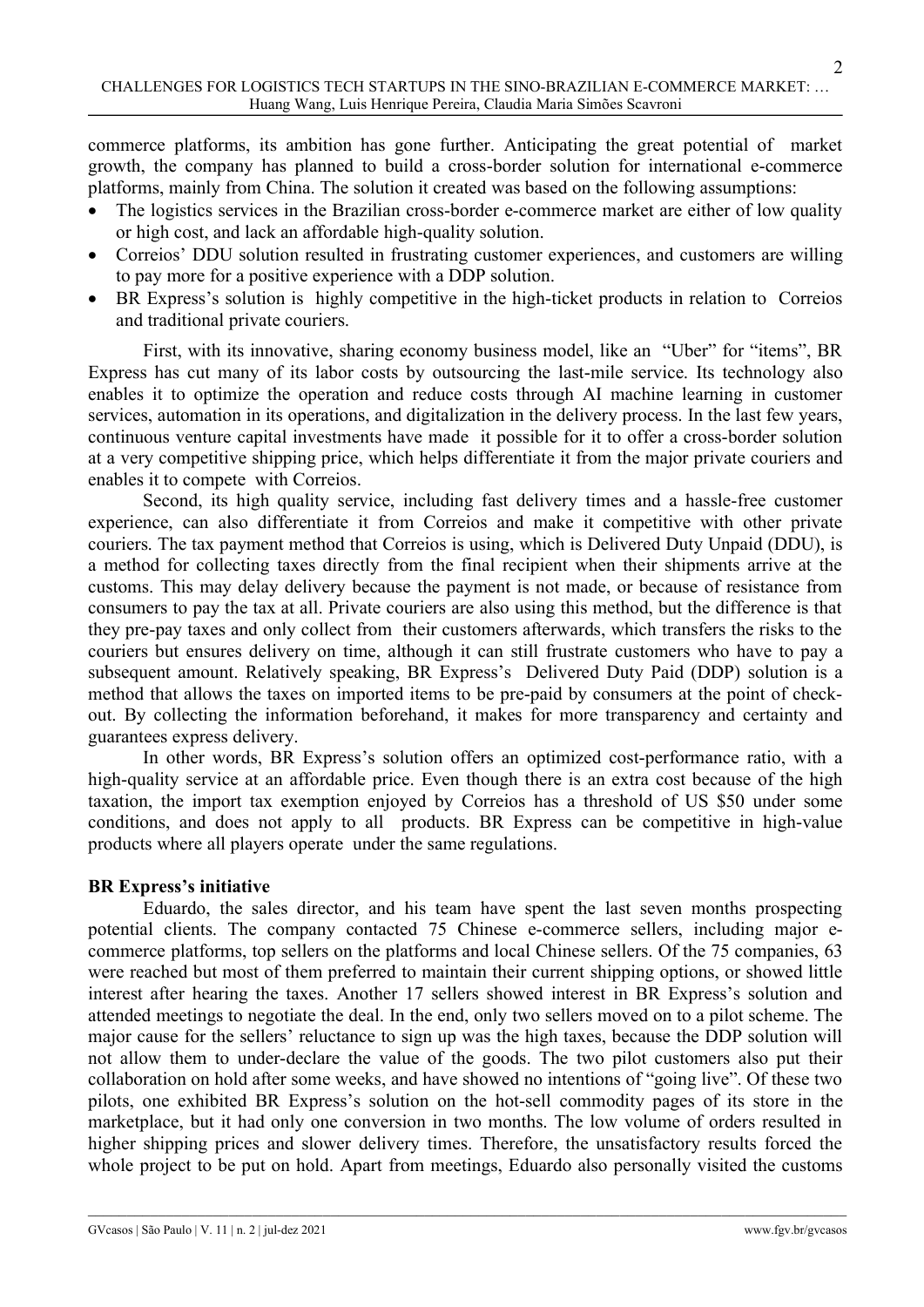clearance operation site and observed the import process live as he tried to understand the reasons behind the customers´ resistance to adopting the new model.

As a result of the above, the management of BR Express is discussing whether they should keep this initiative and what strategies they should adopt to be better prepared for cross-border challenges in the light of the results achieved so far.

# Business opportunity

In the past few years, with the growth of internet users in Brazil, the Brazilian e-commerce market has been enjoying a boom. E-commerce users in Brazil constitute a significant segment (60.5%) of the total population, numbering 127.7 million people, with revenue in the e-commerce market amounting to US \$15 b (Statista, 2019). Nowadays, cross-border e-commerce platforms have also become an incredibly significant channel for Brazilians to consume. Approximately 81% of Brazilian online consumers have made an international purchase, mainly from China (63%) (UPS, 2018). Besides the largest Chinese e-commerce website AliExpress, which belongs to the Alibaba group, the two largest e-commerce outlets in Brazil, Mercado Livre, and group B2W, are also running a cross-border operation selling products in Brazil that are imported from China.

It is not surprising to see that China has become the origin country with the largest crossborder packages for Brazil. In the past decade, as the largest global e-commerce market player, China has enjoyed rapid growth in its cross-border e-commerce, and continuously enlarged its capacity to manufacture a great variety of consumer products for export to the world. On the other side, Brazil has been one of the most important cross-border e-commerce destinations for Chinese products. In 2018, the Chinese e-commerce export trade reached around US \$1 trillion, mainly selling electronics and fashion products to the United States (17.5%), France (13.2%) and Russia (11.3%), followed by the UK (8.4%) and Brazil (5.6%) (ECRC, 2019). Compared to the relatively mature American and European market, Brazil has showed great vigor and potential as an emerging market, which has attracted the attention of Chinese cross-border e-commerce sellers more and more.

Although the Sino-Brazilian e-commerce market appears to be promising, the inefficiency of the logistics system in Brazil, such as lengthy delivery times and hefty import tariffs, remains a huge roadblock, and this may hurt Brazilian consumers' willingness to buy, and deter international sellers from entering the Brazilian market. B2C cross-border e-commerce logistics solutions are subject to a system that depends heavily on the state-owned postal service company (Correios) and on traditional private couriers (DHL, FedEx, UPS, TNT), which are either inefficient or very costly. As a result, although there are numerous Chinese sellers and marketplaces that are attentively observing the changes in the Brazilian market and seeking to enter it, they are still holding back due to the great uncertainty. Meanwhile, the logistics operators have realized that they must innovate to offer a more efficient delivery service to the cross-border e-commerce market. In addition to the existing major players, some regional technological logistics startups have also been ambitiously trying to become competitors in the past few years. Their new business models and technology applications might help them differentiate themselves to capture the "white space" in the market. BR Express, for example, has assumed that logistics services for Sino-Brazilian e-commerce are polarized, and that there are opportunities in between, which is an affordable high-quality express delivery.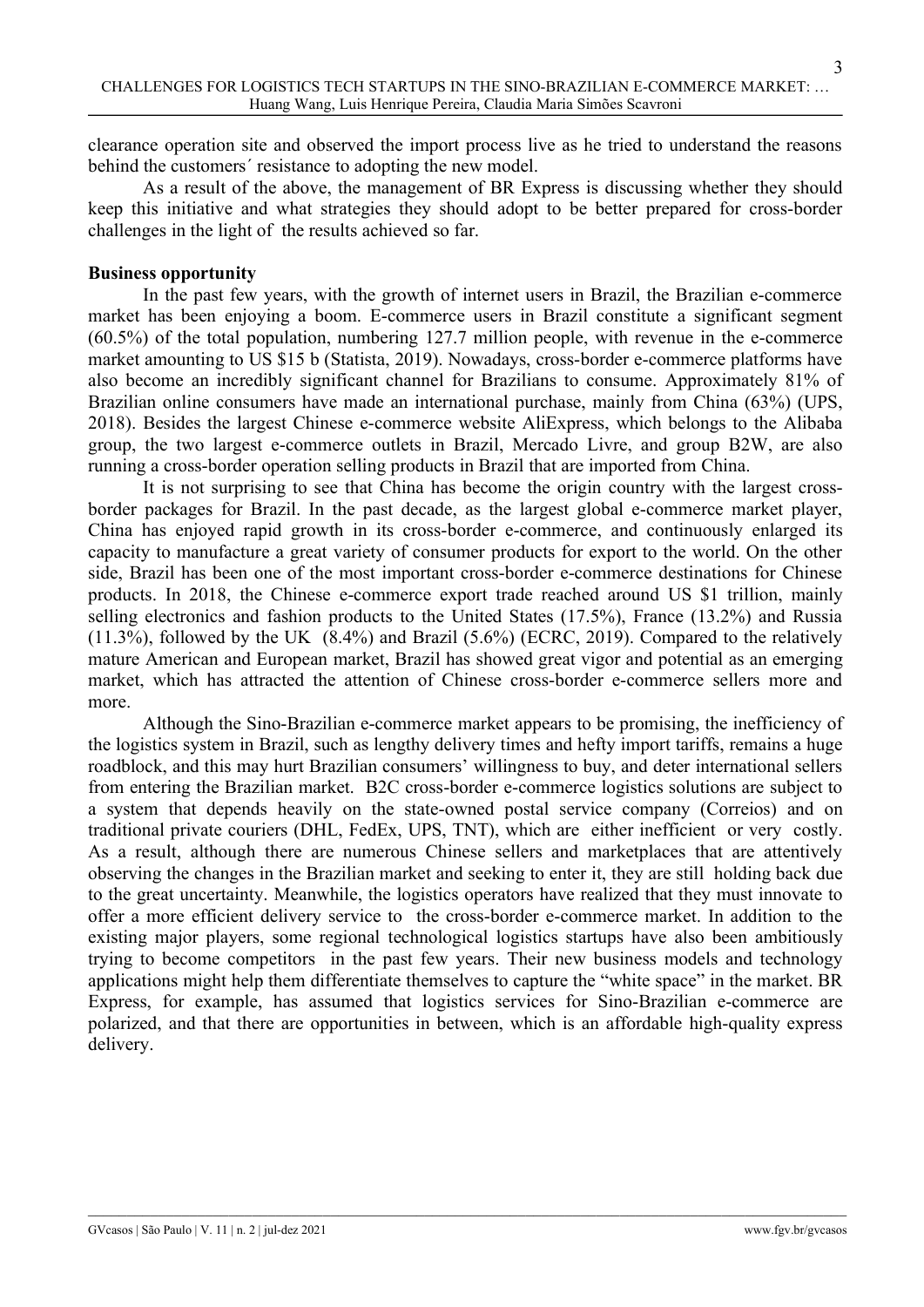#### Brazilian e-commerce models

According to J.P. Morgan's Latin America Equity Research (2018)<sup>1</sup>, the Brazilian ecommerce ecosystem has three major patterns, as illustrated in Figure 1:

Figure 1. The Brazilian e-commerce ecosystem



In the first model, the seller sells directly to consumers through its own website, such as Renner and Dafiti. The second model is the seller selling its products via a platform that operates as a middleman, such as Mercado Livre, B2W and AliExpress. The last one is the most indirect model, but can be very convenient for the sellers to manage multiple channels and marketplaces, since a hub/platform is used by the seller to integrate various marketplaces, thus guaranteeing inventory and price consistency. An example of this is Rakuten, a hub for key marketplaces and a logistics platform. The most widely-used model in the Sino-Brazilian cross-border e-commerce market is the second type, with many small Chinese sellers selling through large marketplaces to Brazil.

The research by J.P. Morgan (2018) also showed that over the past few years, marketplaces have been gaining an increasing share of the total e-commerce market, with positive feedback coming from Brazilian customers, mainly because of the lower prices and great variety.

# Current competitors in the market

#### Correios

.

Since the 1990s, Correios has been committed to modernization and technological innovation. At present it is the largest player in the cross-border e-commerce market, thanks to the government's preferential tax policies it enjoys. In recent years, however, due to the rapid development of the e-commerce market, the soaring volume of packages has also put Correios under great pressure. Meanwhile, its overstaffed organizational structure, outdated policies and frequent labor strikes have led to rising operational and labor costs resulting in financial losses and a continuous rise in its shipping prices. Correios is expected to be privatized within two years, as indicated by the Brazilian Ministry of Economy, with eight companies currently interested in acquiring it.

<sup>&</sup>lt;sup>1</sup> J.P. Morgan. (2018, June 15). Brazilian E-commerce X-Ray: Strong Secular Growth, Dominated by Marketplaces. Internal Latin America Equity Research Report. Unpublished..